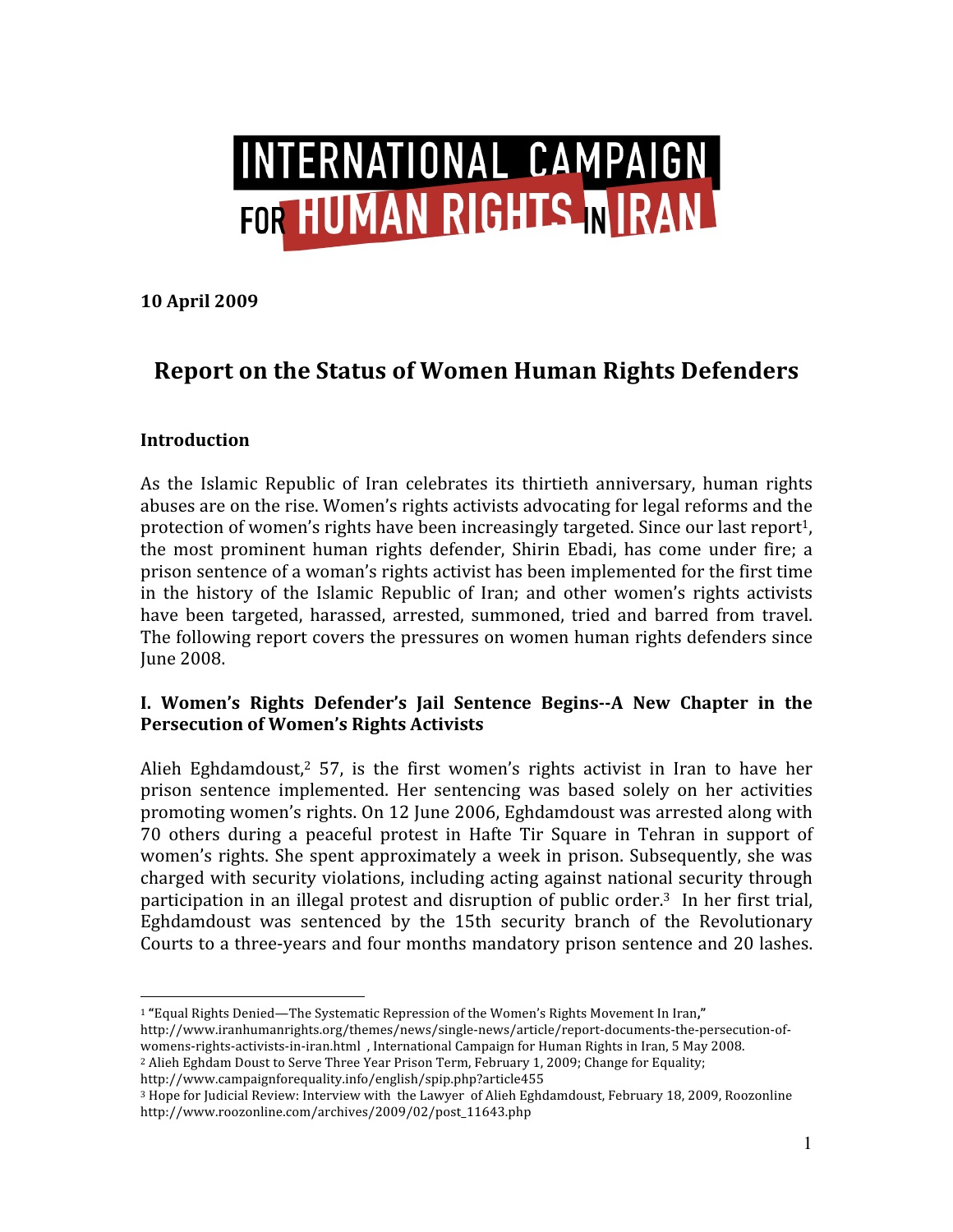The appeals courts upheld three years of the mandatory prison sentence, reducing her original sentence by four months and 20 lashes.

On 1 February 2009, Eghdamdoust was transferred under guard supervision to the Office of Implementation of Sentences at the Revolutionary Courts, where she began serving her three-year sentence.<sup>4</sup> According to her lawyer, Nasim Ghanavi, Alieh's participation in the peaceful protest in Hafte Tir Square was legal, based on the constitution, which allows for public protests. Additionally, Ghanavi points to the fact that Alieh was a political prisoner in the 1980s and that the court considered this background when issuing a sentence against her. According to Ghanavi the only option left for Eghdamdoust is to request a Judicial Review, allowable under the 18th Amendment of the Law Regulating Public and Revolutionary Courts.<sup>5</sup> Likewise, other women's rights activists have been acquitted on similar charges,<sup>6</sup> pointing to discrepancies in the court's rulings.

Besides Alieh Eghdamdoust, 13 others were charged, tried and sentenced in relation to the Hafte Tir protest including: Delaram Ali, Bahareh Hedayat, Nasim Soltan Beigi, Masoumeh Zia, Maryam Zia, Bahman Ahmadi Amouie, Azadeh Forghani, Ali Akbar Mousavi Khoini, Parvin Ardalan, Noushin Ahmadi Khorasani, Sussan Tahmasebi, Fariba Davoudi Mohajer and Shahla Entesari. Several others were acquitted of the charges against them.

The case of Delaram Ali has followed a similar path to that of Alieh Eghdamdoust's, but Ali's sentence has never been implemented. In her original court hearing, Ali faced charges of acting against national security through participation in an illegal protest; spreading propaganda against the state; and disruption of public order. She was found guilty on all the charges against her. The courts sentenced her to a two years and ten months prison term and ten lashings, which was reduced to two years and six months in a ruling issued by the appeals court. The appeals court acquitted her on the charge of disrupting public order, but found her guilty on the two other charges. Following a letter of protest to the head of the Judiciary, a stay on the implementation of this sentence was issued pending a judicial review. Following the Judicial Review, the Sixth Branch of the Tehran Appeals Court issued a ruling on 15 November 2008, finding her guilty of the lesser charge of disrupting public order from among the three charges initially brought against her, and in turn sentencing her to a four months mandatory prison sentence and ten lashings, which can be eliminated with the payment of a monetary fine. Delaram Ali has once again objected to this sentence, citing the fact that the Judicial Review ruled on a charge on which she was formerly acquitted. In response, the Head of the Tehran District Court has issued a stay on the implementation of this latest sentence, pending yet

<sup>&</sup>lt;u>.</u> 4 Alieh Eghdamdoust One of the Protesters at the June 12, 2006 Protest, Transferred Under Guard to Office of Implementation of Sentences and then To Evin Prison, the Feminist School, February 1, 2009; http://www.femschool.info/spip.php?article2056

<sup>5</sup> Alieh Eghdamdoust to Serve Three Year Prison Term, February 1, 2009; Change for Equality; http://www.campaignforequality.info/english/spip.php?article455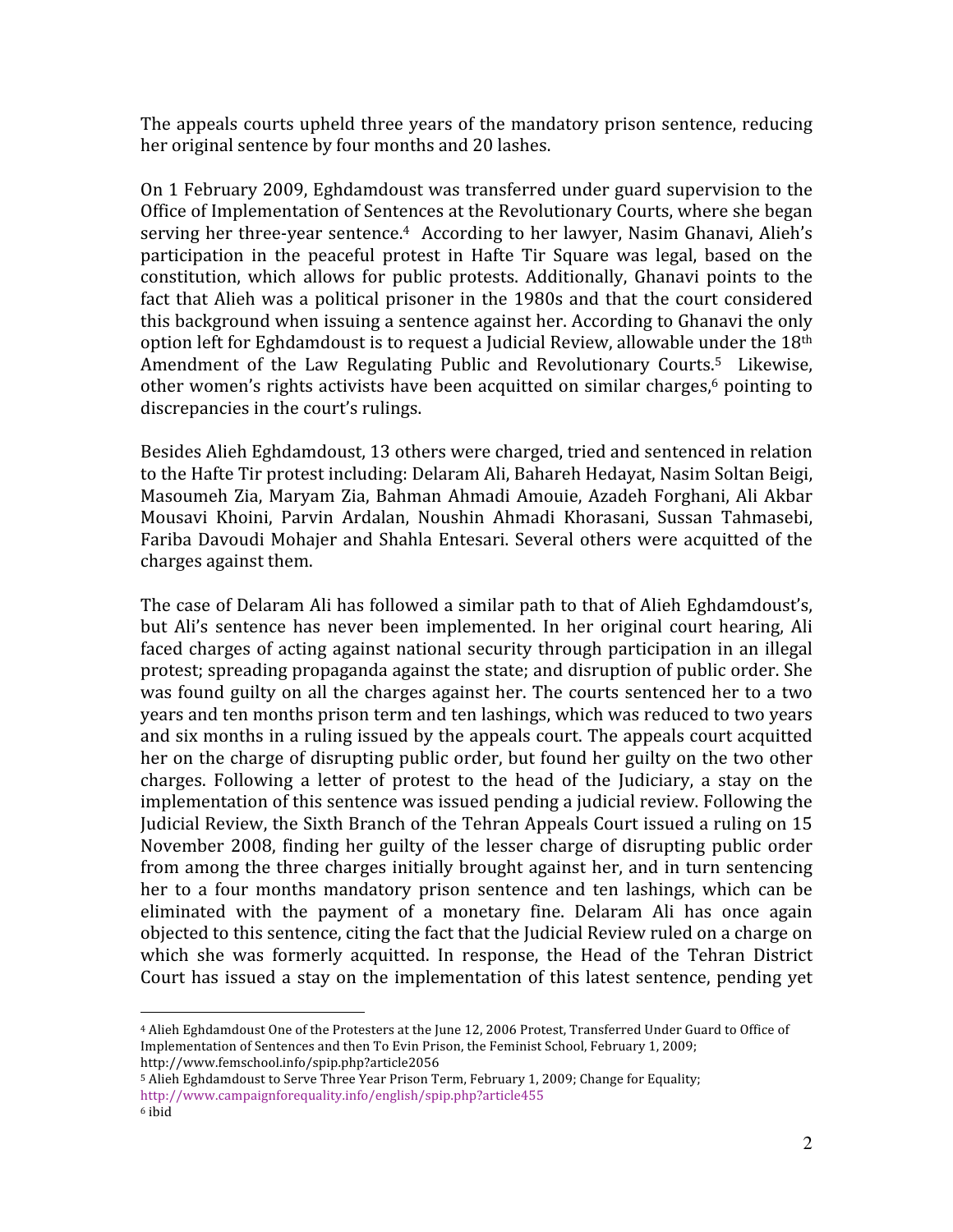#### another Judicial Review.7

The sentences of some of the others in this case have been appealed and rulings have been issued by the appeals court, while others are still awaiting the outcome of their appeals ruling. Bahareh Hedayat, $8$  a student and women's rights activist, was initially sentenced to a two year suspended prison sentence (a probationary sentence that can be changed to a prison term at any time) for the period of five  $years<sup>9</sup>$  which was upheld by the appeals court. Masoumeh Zia was initially sentenced by the 28<sup>th</sup> branch of the Revolutionary Courts to a one-year mandatory prison sentence and a three million Rials (approximately \$300) fine by the 1060 Branch of the Tehran Public Court in lieu of lashings and imprisonment.<sup>10</sup> The appeals court reduced the initial prison sentence to a one year suspended prison sentence for the period of three years and reduced the fine to two Million Rials (approximately \$200). During the course of the three years Zia is expected to introduce herself to the local police station every four months.<sup>11</sup> Bahman Ahmadi Amouie, a journalist present at the scene of the protest, was initially sentenced to a six months suspended sentence in court, which was upheld by the appeals court.<sup>12</sup> Azadeh Forghani, as reported in our previous report on women's rights activists,<sup>13</sup> had been issued a suspended sentence of two years that was reduced to a two Million Rial fine (approximately \$200) in appeals. The status of the appeals rulings or appeals hearings of the others charged in this case is still unclear.

The discrepancies and differences in the manner in which the cases of Ali and Eghdamdoust have been treated by the courts is of great concern, and at a minimum signifies that the courts do not follow a similar process in reviewing and assessing similar cases before them. Additionally, the lawyers representing Eghdamdoust have pointed out that they had never been officially served with papers regarding the final ruling in Eghdamdoust's case, preventing them from filing a petition with

-

<sup>7</sup> Delaram Ali Sentenced to Prison; Stay on Implementation of Sentence Issued by Head of Tehran District Court, November 25, 2008, Change for Equality ، http://www.campaignforequality.info/english/spip.php?article396 8 The Two Year Suspended Sentence of Bahareh Hedayat, Member of the Central Council of Office to Foster Unity, Upheld, October 9, 2008, Advar News, as quoted in Balatarin,

https://balatarin.com/permlink/2007/10/9/1148359

<sup>&</sup>lt;sup>9</sup> A timeframe is usually attached to suspended sentences. In this case the timeframe is 5 years. This means that if the person receiving the sentence is found guilty of another crime during the period of 5 years the sentence will be implemented. Because human rights activists are usually charged in relation to their activism, these suspended sentences work to deter activism on the part of human rights activists, because they inflict fear of retribution and possible prison.

<sup>10</sup> Masoumeh Zia Sentenced to One Year Suspended Imprisonment for Her Participation in the June 12th Protest, November 7, 2008, Focus on Iranian Women, http://www.irwomen.info/spip.php?article6429 11 Ibid.

<sup>12</sup> Six Months Suspended Sentence for Bahman Ahmadi Amouie, Journalist, Upheld, Gooya News as reported in Focus on Iranian Women, March 2, 2008 http://www.irwomen.org/spip.php?article5348

<sup>13</sup> **"**Equal Rights Denied—The Systematic Repression of the Women's Rights Movement In Iran**,"**

http://www.iranhumanrights.org/themes/news/single-news/article/report-documents-the-persecution-ofwomens-rights-activists-in-iran.html, International Campaign for Human Rights in Iran, 5 May 2008.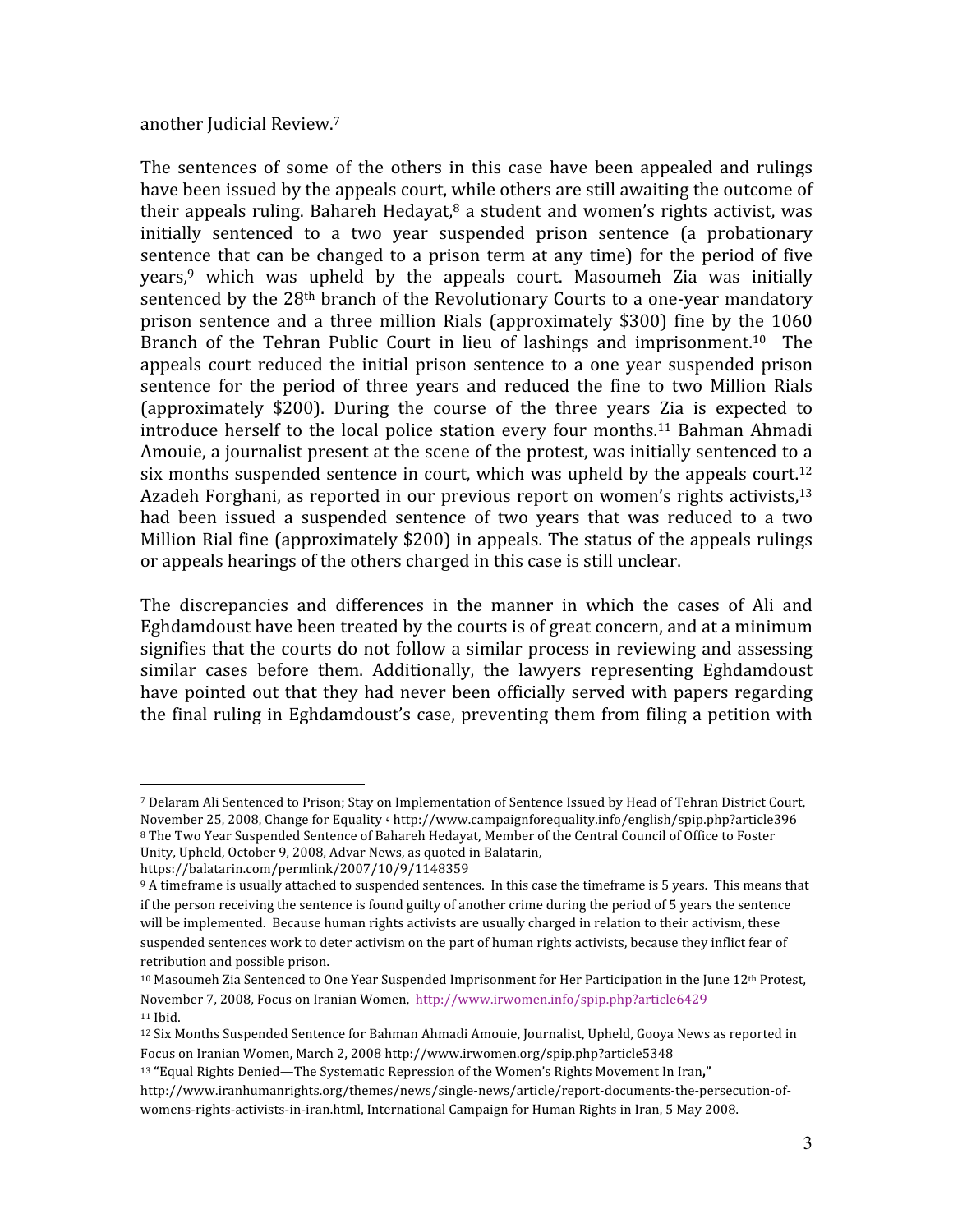the courts requesting a Judicial Review.14

#### **II. Women's Human Rights Defender and 2003 Nobel Peace Laureate Shirin Ebadi Targeted**

Over the past year, Shirin Ebadi has been targeted by the conservative press and slandered. In December, this harassment took on a different and more violent form, targeting both Shirin Ebadi and the NGO she runs, the *Defenders of Human Rights Center* (DHRC), and resulted in the *Center's* closure. Both Ebadi and the lawyers working for the DHRC represent, on a pro-bono basis, individuals accused of political crimes. Many of the women's rights activists charged with security crimes have been represented by Ebadi and the team of lawyers working with the DHRC. The pressures placed on Ebadi and the DHRC are a sign of the worsening human rights situation in Iran. If Ebadi, given her international notoriety and position, is not immune from this type of pressure, then other women human rights defenders (WHRDs) are at increasing risk for harassment and crackdowns. The pressures on Ebadi may also be a signal to other human rights defenders as presidential elections near, pressing them into silencing their voices of dissent and criticism.

- **Closure of the Defenders of Human Rights Center:**  On Sunday, 21 December 2008, plain clothes and uniformed police and security officials raided the offices of the *Defenders of Human Rights Center*, a human rights organization headed by Nobel Peace Prize winner Shirin Ebadi, preventing a celebration of the 60th anniversary of the Universal Declaration of Human Rights by the *Center* and sealing their offices. According to reports from those present at the scene, the raid on the office included both physical and verbal violence.15 The *Center* is the main human rights organization in Iran, providing pro‐bono services to those accused of political crimes, providing support to families of imprisoned political activists and providing regular reports on the situation of human rights in Iran.<sup>16</sup> The closure of the DHRC signals a shift in the approach of security forces and attests to the lack of tolerance on their part, not only for dissent by political and social activists, but also for any defense, even legal defense in court, provided to these individuals.
- **Raid on the private office of Shirin Ebadi:**  On 29 December 2008, the private law offices of Shirin Ebadi were raided by officials who identified themselves as tax officials. The computers in the office were seized.

<u>.</u>

<sup>14</sup> The Imprisonment of Women's Rights Activists is not the same as Imprisonment of the women's Movement, March 2, 2009; Focus on Iranian Women ، http://www.irwomen.info/spip.php?article7019

<sup>15</sup> The Defenders of Human Rights Center Raided and Closed, December 21, 2008, Change for Equality; http://www.campaignforequality.info/english/spip.php?article432

<sup>16</sup> Statement No. 1 by DHRC Public Relations Office: The Office of the DHRC Raided and Shut, Campaign in Support of Defenders of the Human Rights Center in Iran, http://support‐dhrc.com/spip.php?article1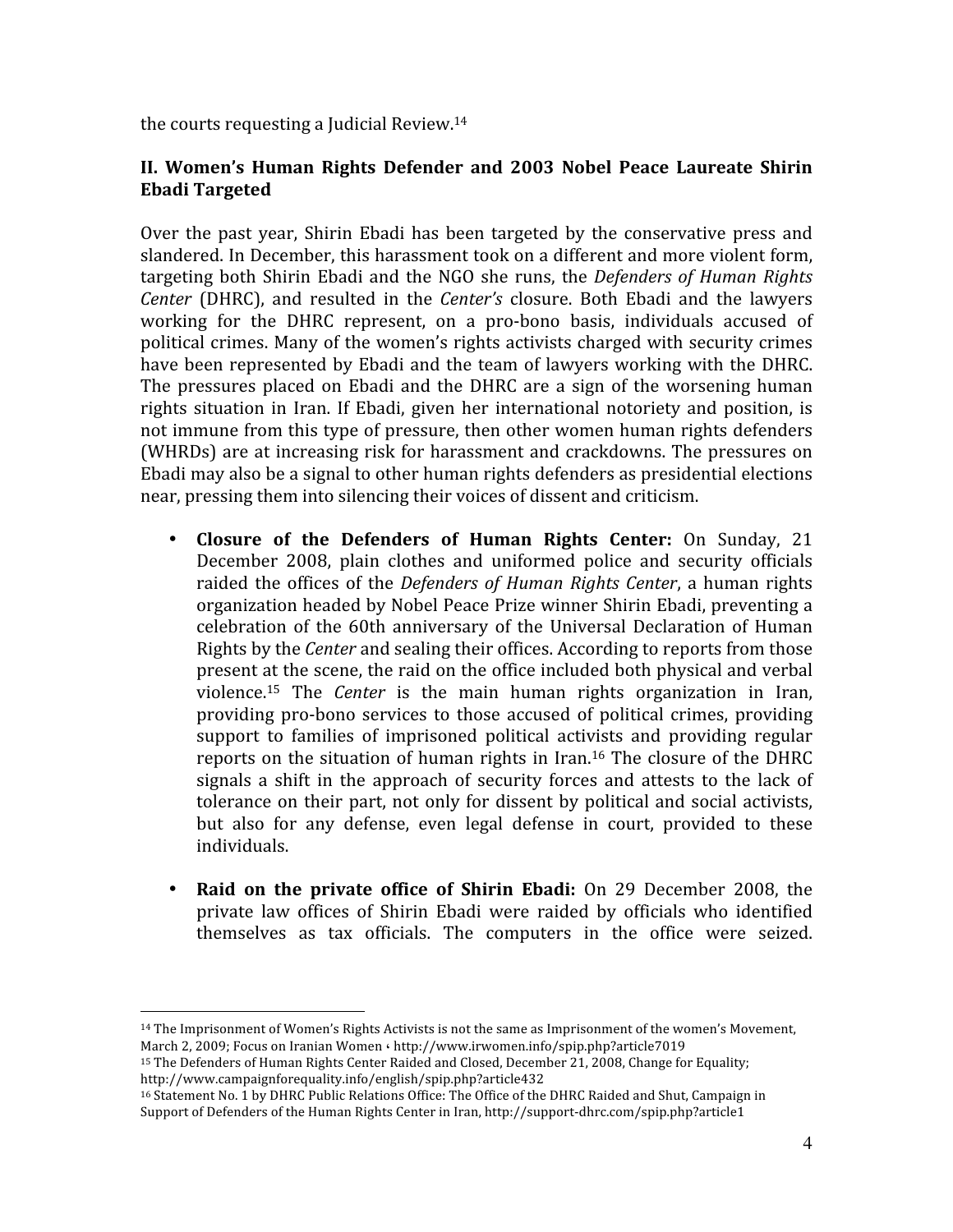Especially worrisome was the confiscation by the officials of private client files containing information on clients accused of political crimes.17

- **Mob attack on the home of Shirin Ebadi:** On 1 January 2009, a mob of approximately 150 people demonstrated in front of Shirin Ebadi's home chanting slogans such as: "Israel commits crimes and Ebadi provides support." The outside façade of Ebadi's home was vandalized and slogans were written on the building walls. The plaque for Ebadi's law office was torn from the outside wall and stomped. $18$  Despite the fact that police were present at the scene, they took no steps to stop the mob from committing these acts or to disperse the protesters.19
- **Arrest of Jinous Sobhani, Secretary of the DHRC:**  On 14 January 2009, Jinous Sobhani, who served as a secretary for the DHRC and the *Center for Mine Victims*, an NGO also headed by Shirin Ebadi and housed in the offices of the DHRC, was arrested. Prior to her arrest, security agents showed up at her home at 6:00 am and searched the premises, seizing her personal belongings.<sup>20</sup> No reason was provided for the arrest of Sobhani, who is member of the Baha'i Faith. Baha'is have come under increasing attack in recent months, with a number of them being arrested. Ebadi has taken up the legal representation of a number of Baha'is, for which she has been targeted for harassment by the conservative press. On 11 March 2009, Jinous Sobhani was released on approximately \$70,000 (7 billion Rial) bail pending the setting of her court date.

# **III. Pressure on the Activists of the One Million Signatures Campaign Continues Unabated**

The *One Million Signatures Campaign* is a grassroots initiative working to raise public awareness about the impact of discriminatory laws on society and collecting signatures in support of a petition addressed to the Iranian Parliament asking for the reform of these laws. Since its inception in August 2006, and despite its peaceful and civil nature, the members of the *Campaign* have come under fire and have been summoned to court, summoned for interrogation, detained, sentenced to prison, had their meetings broken up by police, their homes searched and property seized and some have been banned from travel. This report highlights the pressures on

<u>.</u>

<sup>17</sup> Raid of the Private Law Offices of Shirin Ebadi, December 29, 2008; Campaign in Support of the Defenders of Human Rights Center in Iran,  $\cdot$  http://support-dhrc.com/spip.php?article20

<sup>&</sup>lt;sup>18</sup> Attack on the Home of Shirin Ebadi, January 1, 2009; Campaign in Support of the Defenders of Human Rights Center in Iran ، http://support‐dhrc.com/spip.php?article18

<sup>19</sup> Attack on the Protest in Support of Gaza, January 12, 2009, RoozOnline ،

http://www.roozonline.com/archives/2009/01/post\_10987.ph ،

<sup>20</sup> Jinous Sobhani the Former Secretary of the Defenders of Human Rights Center Arrested, Public Relations Office of the DHRC, January 14, 2009, Campaign in Support of the Defenders of Human Rights Center,  $\cdot$ http://support‐dhrc.com/spip.php?article57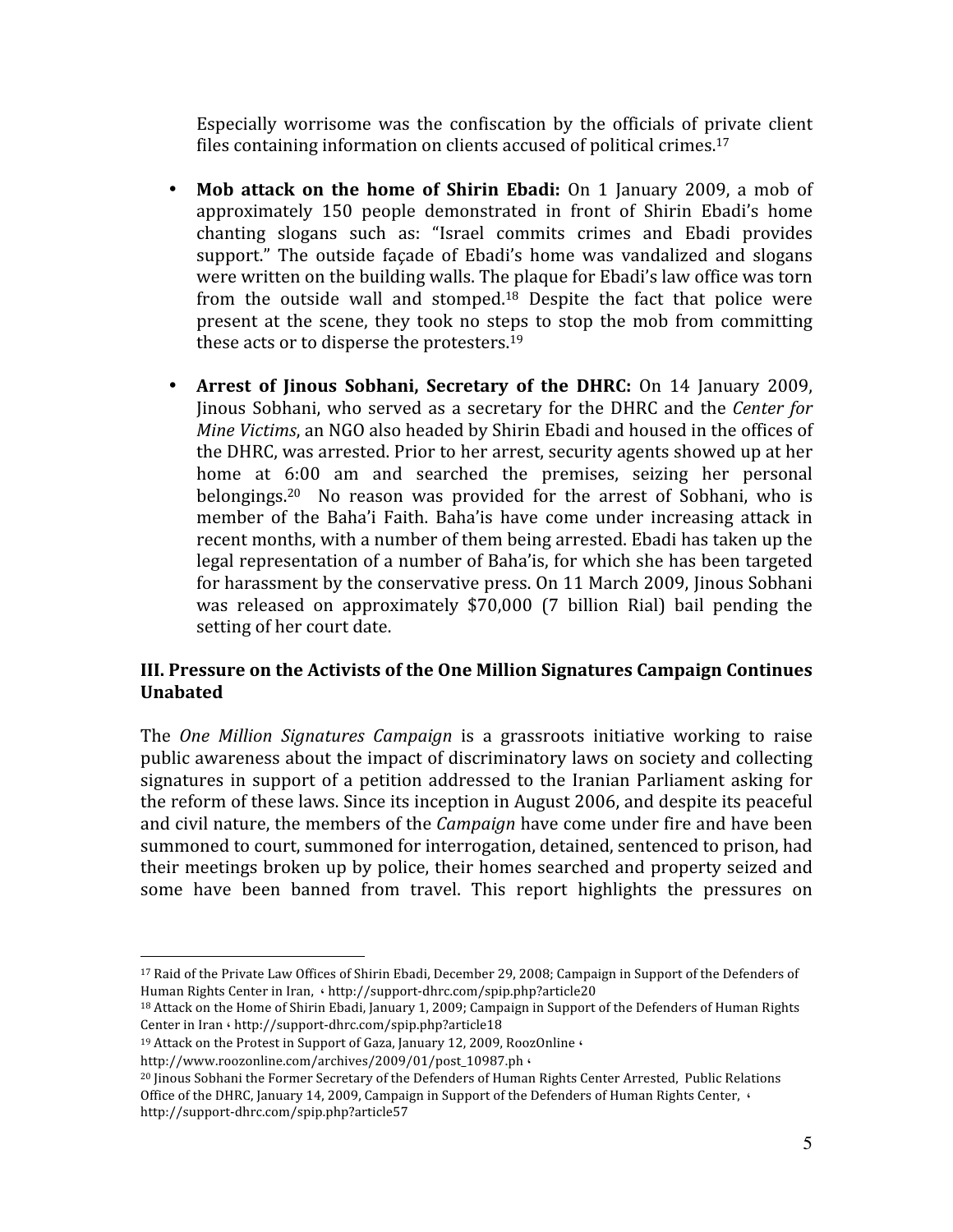*Campaign* activists since May 2008, the date of our last report on women human rights defenders.21

#### **1. Arrest of Campaign Members**

- **Nafiseh Azad, Bigard Ebrahimi and Shahin Ebrahimi:** On 30 January 2009, three members of the *Campaign* were arrested in the Tochal Mountains north of Tehran, while collecting signatures in support of the *Campaign's* petition asking for the reform of laws that discriminate against women. Bigard Ebrahimi and Shahin Ebrahimi were released on a third party guarantee of 200 Million Rials (roughly  $$20,000$ )<sup>22</sup> within a day. However, a temporary arrest order was issued for Nafiseh Azad, who was detained in Vozara Detention Center for six days and released on 4 February 2009. During the time of her detention, security police came to the home of Nafiseh Azad, which she shares with two roommates, Elnaz Ansari and Aida Saadat, also members of the *Campaign*, in order to search the premises and seize property. The search of the home turned violent, and police beat both Elnaz Ansari and Nafiseh Azad's husband, who had accompanied police to the home of his wife in Tehran where she lives and attends university. Azad's husband, Vahid Maleki, was handcuffed during the search of his wife's home and during the scuffle. Azad was released on 500 million Rial Bail (roughly \$50,000) in the form of a third party guarantee. During these six days she was detained at Vozara Detention Center, which is intended as a temporary detention center and has poor sanitary conditions.23 Azad was charged with actions against national security through the spreading of propaganda against the state.24
- **Esha Momeni:**  Esha Momeni, a graduate student at California State University Northridge and a member of the *One Million Signatures Campaign* in California, was arrested on 15 October 2008 while on a visit to Iran. During this time, Esha had conducted video interviews with several members of the *Campaign* as part of her graduate school thesis. After her arrest, Esha was transferred to Evin Prison Section 209, which is managed by the Intelligence Ministry. She was released on 10 November 2009.25. According to Hassan Hadad, the Prosecutor General of the Revolutionary Courts, Esha Momeni faces charges of "spreading propaganda against the state."<sup>26</sup> Esha was released on 2,000 million Rial bail, in the form of a property deed, put up by her family. Despite claims by the Judiciary spokesman, Mr. Jamshidi, Esha

<sup>-</sup><sup>21</sup> **"**Equal Rights Denied—The Systematic Repression of the Women's Rights Movement In Iran**,"** http://www.iranhumanrights.org/themes/news/single‐news/article/report‐documents‐the‐persecution‐of‐

womens‐rights‐activists‐in‐iran.html , International Campaign for Human Rights in Iran. 22 Interview with women's rights activists working with the Campaign.

<sup>23</sup> Opportunity to Live with Women who are Invisible: Interview of Elnaz Ansari with Nafiseh Azad, February 15, 2009, Change for Equality ،http://www.campaignforequality.info/spip.php?article3641،

<sup>24</sup> Nafiseh Azad Member of One Million Signatures Campaign Released, February 4, 2009, Change for Equality, http://www.campaignforequality.info/spip.php?article3594

<sup>25</sup> Esha Momeni Released on Bail, November 10, 2008; For Esha Blog, http://for‐esha.blogspot.com 26 ibid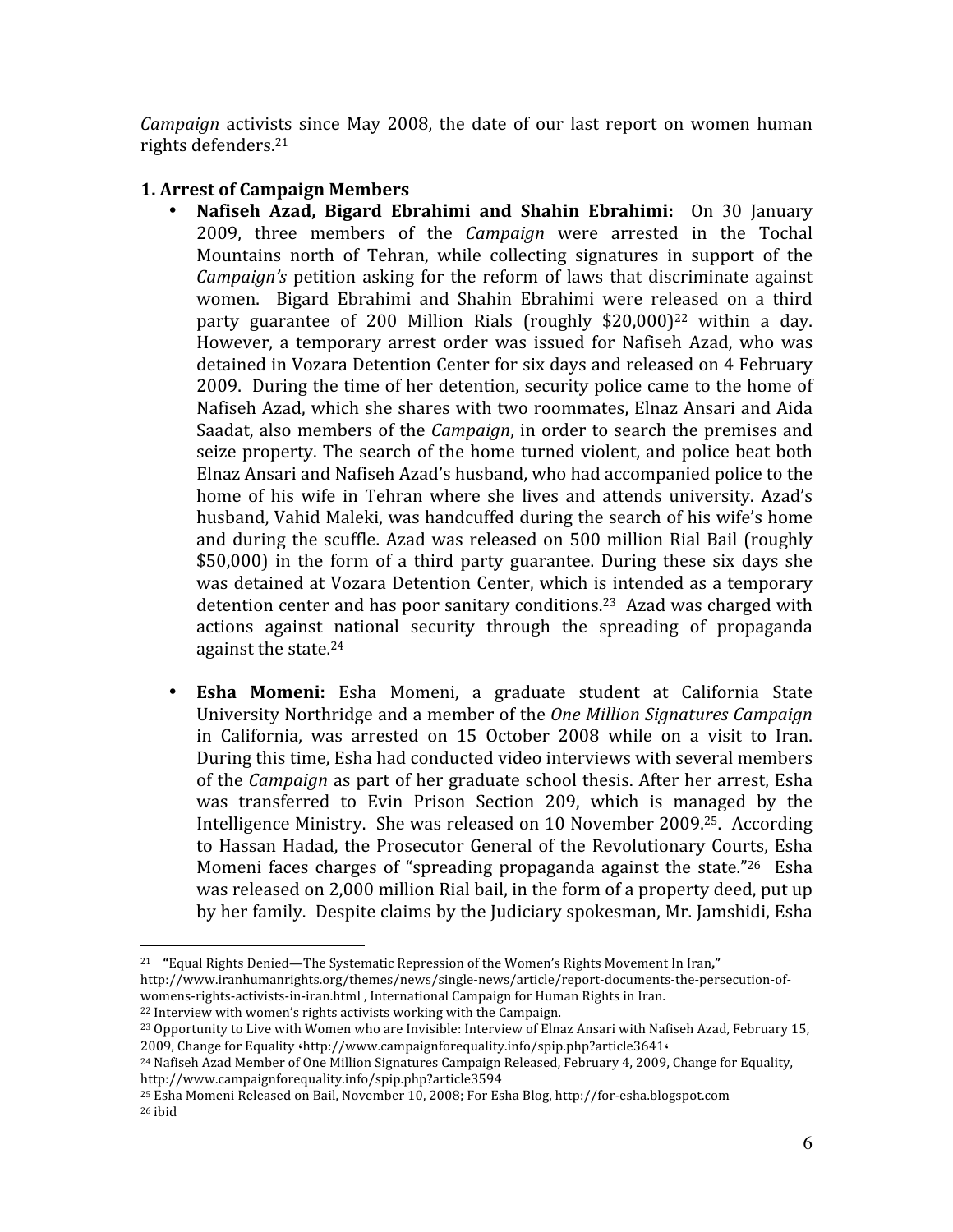has been banned from travel and cannot return to the United States to continue her studies.<sup>27</sup> The arrest of Esha constitutes not only the continuation of pressure on women's rights activists, especially members of the *One Million Signatures Campaign*, but is also part of a systematic campaign of intimidation and a crackdown against dual nationals. Iranian‐ Americans in particular are seen as facilitators of connections and contacts between activists on the ground and the West. The pressures on dual nationals intensified with the arrest of several prominent Iranian Americans, including Haleh Esfandiari and Kian Tajbakhsh, in April 2007.

#### **2. Pressure on Ethnic Minority Women's Rights Activists**

• **Hana Abdi:** Hana Abdi, who was arrested on 6 November 2007, was released from prison on 26 February 2009. Abdi was arrested in the city of Sanandaj in Kurdistan Province, and initially sentenced to serve five years in prison in exile in a border town in West Azerbaijan Province. On appeal, the sentence of Abdi was reduced to 18 months. Abdi was released after serving the duration of her sentence.<sup>28</sup> Sentences to be served in exile have been implemented in the case of minority rights activists and women minority rights activists including Hana Abdi and Zeinab Bayazidi. These sentences are intended to inflict greater hardship on these activists and their families, while weakening the support they may receive from their local communities. During the time of her imprisonment, Hana Abdi spent several months in solitary confinement and was transferred to several different prisons, as some did not have facilities for political prisoners. In the end, Abdi was transferred to a prison in Meshkin Shahr.29 While Abdi has served her sentence in this case, she has another case pending against her in relation to a hunger strike while in prison. Fatemeh Goftari, another female Kurdish rights activist was sentenced to a year in prison in relation to a similar charge.30

**Zeinab Bayazidi:** Zeinab Bayazidi, a women's rights activist, member of the *Kurdistan Human Rights Organization* and of the *One Million Signatures Campaign*, was arrested on 9 July 2008 in the City of Mahabad, Kurdistan Province, after being summoned to the local office of the Intelligence Ministry. In a closed‐door trial, without access to a defense lawyer, Bayazidi was charged with "acting against national security," "supporting a Kurdish political organization," "spreading of propaganda against the state," "conducting interviews with foreign media," and "membership in an illegal

http://www.feministschool.com/spip.php?article2179

<u>.</u>

<sup>&</sup>lt;sup>27</sup> Esha Momeni Banned from Leaving the Country, January 13, 2009; For Esha Blog, http://foresha.blogspot.com

<sup>28</sup> Hana Abdi Released from Prison, February 26, 2009, The Feminist School

<sup>29</sup> Mohammad Sharif following a Visit with his Client, Hana Abdi: After a Year and Half Imprisonment and Continuous Transfers You Can Guess How Hana is Doing; February 27, 2009, Change for Equality, http://www.4equality.info/spip.php?article3707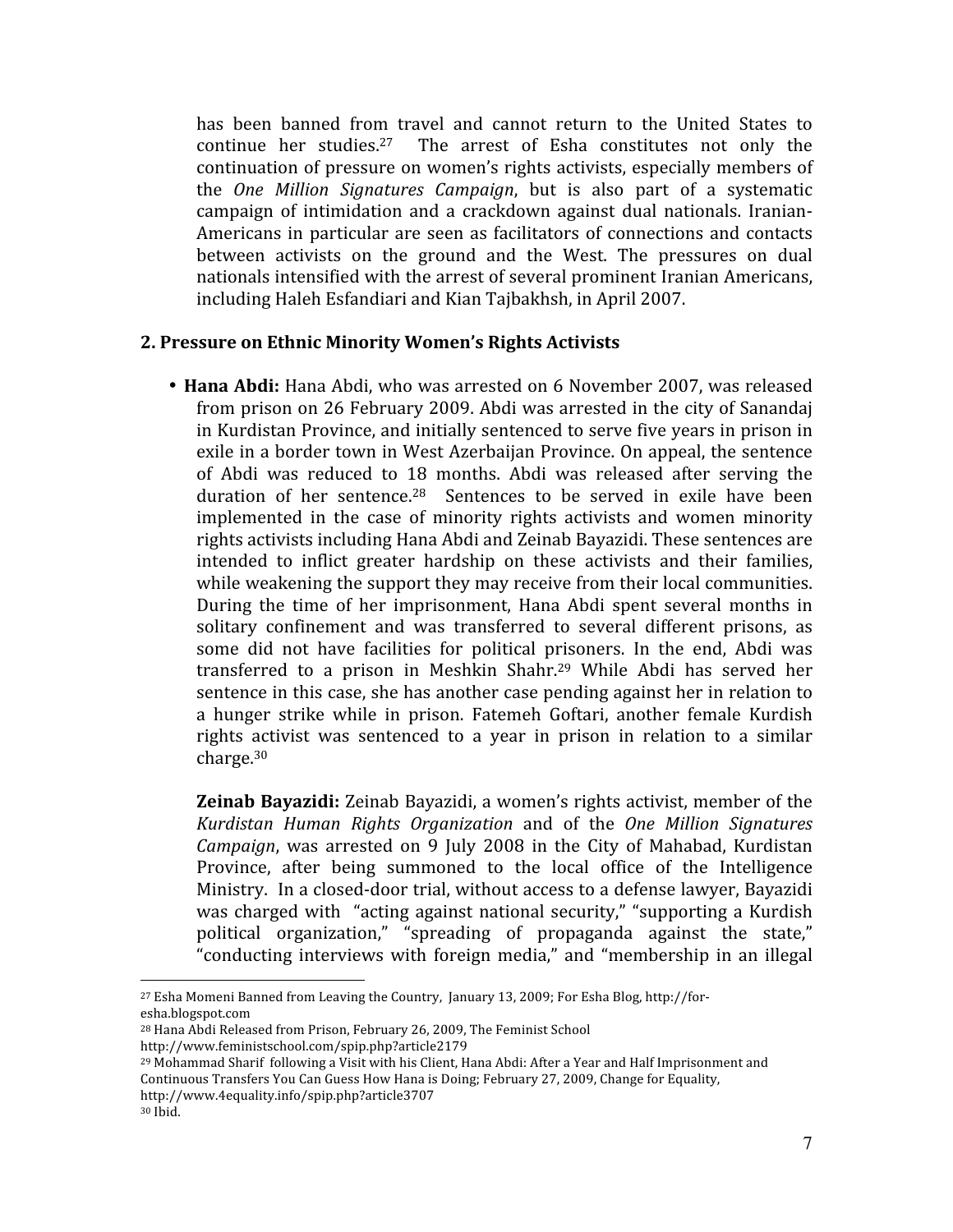organization." Bayazidi was sentenced to serve four years in prison in exile in the city of Zanjan. Her appeals process, which took only two days to complete, was unusually speedy and suffered from legal irregularities. Bayazidi is currently serving her prison term in Zanjan, although her lawyer has requested a Judicial Review in her case in accordance with the 18<sup>th</sup> Amendment of the Law Regulating Public and Revolutionary Courts.<sup>31</sup> Bayazidi was served with court documents indicating that her suspended prison sentence of six months for the period of four of years in an unrelated case had been changed to a mandatory sentence  $^{32}$ , increasing her total time in prison to four years and six months. 33

• **Ronak Safazadeh:** Ronak Safazadeh, a women's rights activist, member of *Azar Mehr* NGO and a member of the *One Million Signatures Campaign*, was arrested on 10 October 2007, and remains in prison in the city of Sanandaj in Kurdistan Province. No sentence has been issued in the main case pending against Safazadeh. 34 An initial court hearing was held in the case against her in March 2008, but no sentence was issued. A second hearing is reportedly scheduled for Saturday 28 February 2009.<sup>35</sup> Safazadeh was, however, tried in a secondary case for illegally crossing the border and for having in her possession illegal satellite equipment. She was sentenced to 9 months imprisonment in this case.36

#### **3. Search of Homes**

Security officials have repeatedly gone to the homes of members of the *Campaign* to break up their meetings. These women's rights activists have been repeatedly told by security officials to refrain from holding meetings in their homes. Because *Campaign* activists have been systematically denied public space in the form of conference halls and office space to convene their meetings, they are forced to hold meetings in their homes. Additionally, several members of the *Campaign* have had their homes searched and property seized in the past few months.

• **Sussan Tahmasebi:**  On 26 October 2008, five security officials entered the home of *Campaign* member Sussan Tahmasebi and proceeded to search her property and confiscate personal belongings, including handwritten notes, papers and her laptop computer. The agents entered Tahmasebi's home after

<sup>-</sup>31 Acquit Zeinab Bayazidi: The Statement of 2000 Social Activists; January 13, 2009, Roozonline, http://www.roozonline.com/archives/2009/01/post\_11003.php

<sup>32</sup> Change of Suspended Prison Sentence to Mandatory Prison Sentence for Zeinab Bayazidi, April 4, 2009, Human Rights Organization of Kurdistan, http://insannorg.accounts.combell.net/article.aspx?fld=Scout&id=124 33 According to the Human Rights Organization of Kurdistan news report on this case, Bayazidi in an unrelated case had been found guilty of the charges of publishing lies and spreading of propaganda against the state, to which she was sentenced to a suspended sentence of six months for four years, meaning that if during these four years she is found guilty of another crime, her suspended sentence would change to a mandatory sentence. 34 Hana Abdi Released from Prison, 26 February 2009, The Feminist School,

http://www.feministschool.com/spip.php?article2179

<sup>35</sup> Ibid.

<sup>36</sup> Updates on Prison Sentences, Detention and Imprisonment of Women's Rights Activists**,** October 12, 2008, Change for Equality, http://www.campaignforequality.info/english/spip.php?article370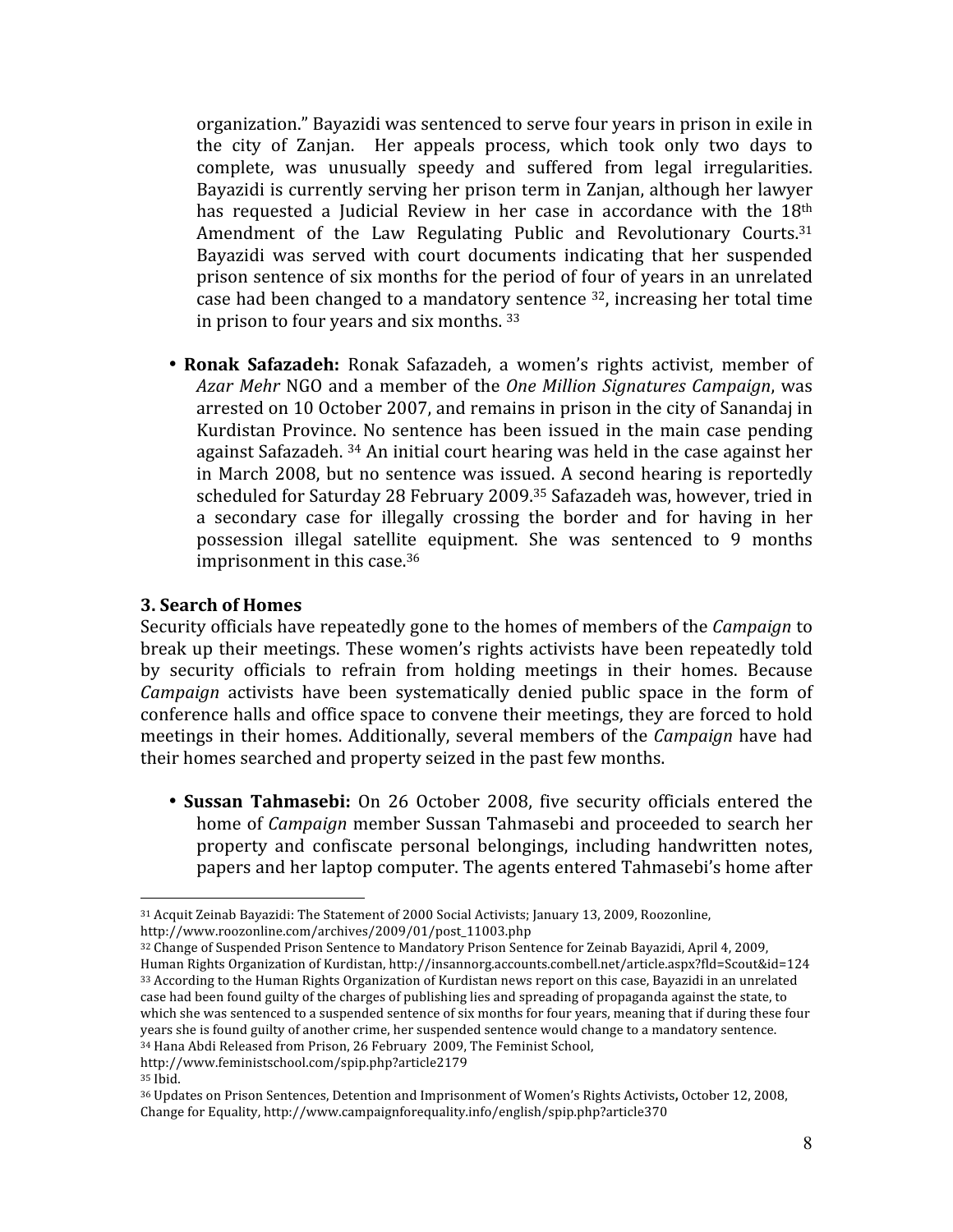presenting a court order. Tahmasebi was also served with papers to appear in court for interrogation. She was interrogated on several occasions, the first of which lasted over five hours. The search of Tahmasebi's home occurred after she was stopped at the airport and prevented from travelling.37

• **Parastoo Alahyaari:** The home of Parastoo Alahyaari, a member of the *Campaign*, was searched on Saturday 18 October 2008, and her laptop, CDs, books, picture albums and *Campaign* materials in her possession were seized. Two security officers from the Gisha Police station went to the home of Alahyaari, a member of the *Volunteer Committee* of the *Campaign* in Tehran, to search her home and seize property while asking about her whereabouts, as she was at her office at the time. Upon receiving a phone call from her mother, Alahyaari returned home, where she was presented with a summons to appear in court immediately. The security officials escorted Alahyaari to the Revolutionary Courts, where she was interrogated by Mr. Sobhani, the investigative judge in charge of her case. Because Parastoo had a business trip planned for that same day, she was released. On Friday 17 October 2008, Alahyaari, along with other members of the *Volunteers Committee*, was in Laleh Park, when the group was approached by police and security officials who asked them to disperse. Prior to allowing these women's rights activists to leave the Park, the police asked Alahyaari and another member of the *Volunteers Committee* to submit identification cards.

#### **4. Travel Bans**

<u>.</u>

Several women's rights activists, especially those involved in the *One Million Signatures Campaign*  have been targeted by officials and prevented from travel abroad. This is apparently part of a larger effort to isolate Iranian human rights defenders from the international community.

• **Nasrin Sotoodeh:**  On 10 December 2008, Nasrin Sotoodeh, lawyer and women's rights activist, was banned from travel and her passport confiscated as she was leaving the country to participate in an award ceremony in her honor scheduled to take place on 12 December in Merano, Italy.<sup>38</sup> Sotoodeh was selected as the recipient of the International Human Rights Prize, awarded by the organization *Human Rights International*. Sotoodehwas able to pass through the passport control check point, indicating that she did not have a travel ban. After going through passport control at Imam Khomeini International Airport, her name was announced over the airport PA system. Officials identifying themselves as agents of the Office of the President informed Sotoodeh that she had a travel ban and prevented her from travel.

<sup>37</sup> Sussan Tahmasebi: I Was Not Officially Banned From Travel, October 26, 2008; Radio Zamaneh, http://zamaaneh.com/special/2008/10/post\_671.html

<sup>38</sup> Nasrin Sotoodeh Banned from Travel, 10 December 2008, The Feminist School,

http://femschool.info/spip.php?article1811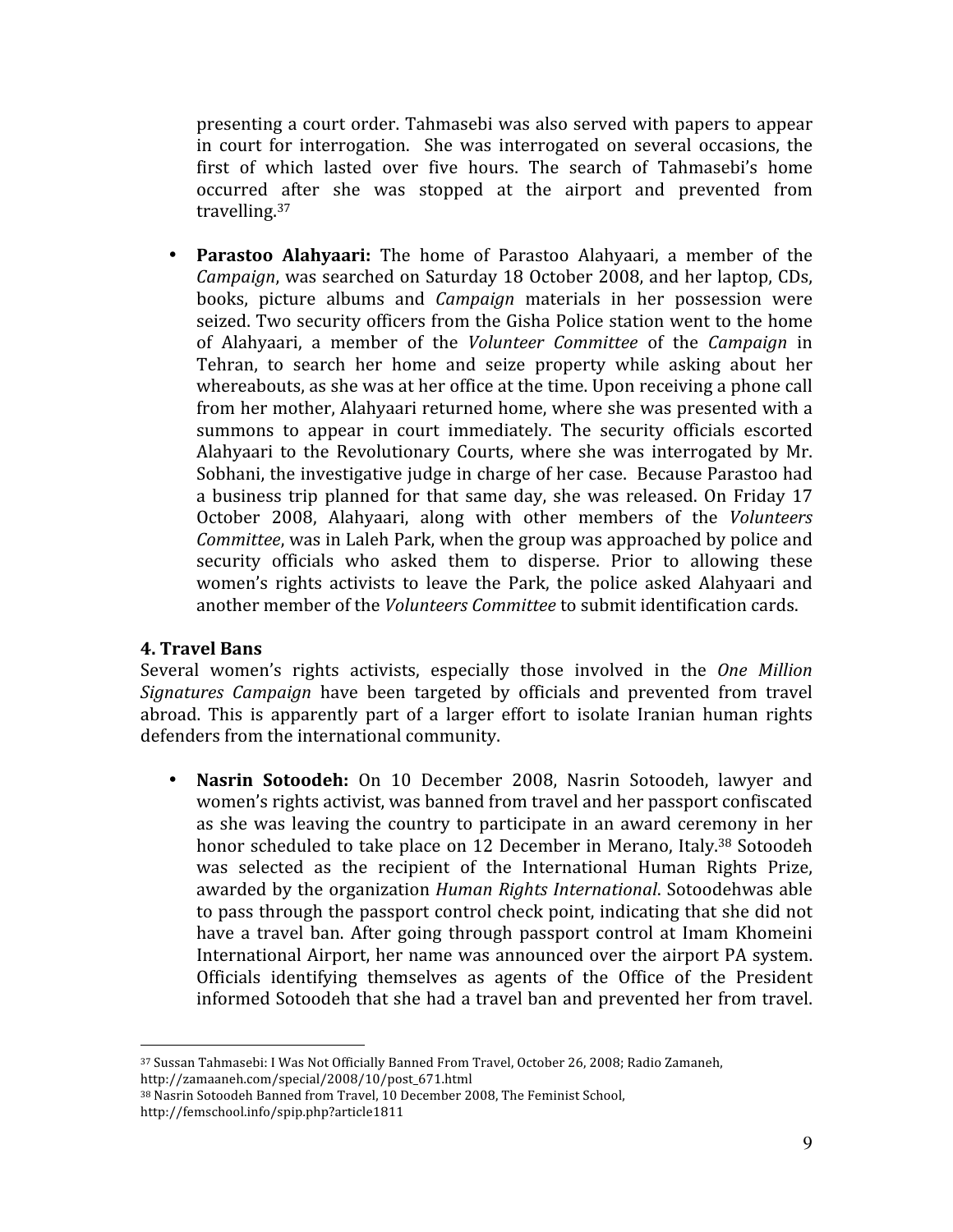Sotoodeh was provided with a receipt and a summons for appearing in court to follow‐up her travel ban.

• **Sussan Tahmasebi:** On 26 October 2008, Sussan Tahmasebi, a member of the *One Million Signatures Campaign*, was stopped at the airport and prevented from traveling. The manner in which she was detained at the airport was similar to that of Nasrin Sotoodeh, indicating that she also did not have a travel ban prior to being stopped at Imam Khomeini International Airport. After she was stopped at the airport, five agents went to her home to search the premises and seize property. Tahmasebi had been prevented from travel on three other occasions over the past two and half years. Her travel ban was lifted in February 2009.

Other women's rights activists have also been targeted in a similar manner, including Parvin Ardalan*,* who was stopped in March 2008 on her way to Sweden where she was to receive a human rights prize, as well as Mansoureh Shojaie and Talat Taghinia. Since then, several human rights activists have filed a complaint against the authorities with respect to these travel bans.<sup>39</sup>

# **5. Court Hearings**

• Parvin Ardalan, Maryam Hosseinkhah, Nahid Keshavarz, Jelve Javaheri: On 3 September 2008, four members of the *One Million Signatures Campaign* received mandatory prison sentences of six months. Parvin Ardalan, Maryam Hosseinkhah, Nahid Keshavarz and Jelve Javaheri were charged with security violations in relation to their activities on the sites of *Change for Equality*, the official site of the *Campaign*, and *Zanestan*, the webzine of the *Women's Cultural Center*. The six-month mandatory sentence was issued by the 13th branch of the Revolutionary Courts and based on Article 500 of the Islamic Penal Code. In relation to this same case, Maryam Hosseinkhah was arrested in November 2007, and served 45 days in prison and Jelve Javaheri was arrested in December and served 30 days in relation to this case. These women's rights activists, represented by Shirin Ebadi and Nasrin Sotoodeh, appealed the ruling, and a public appeals hearing was held on 27 January 2009. The appeals court has not issued its ruling as of this date. It should be noted that authorities systematically censor women's rights activists.

The charges brought against these activists are in line with the strategy to censor and silence the voices of those working to promote women's rights and to defend women human rights defenders who are persecuted. Along these lines, several women's websites have been filtered repeatedly, with the sites related to the *One Million Signatures Campaign* bearing the brunt of this censorship effort. For

<sup>-</sup><sup>39</sup> No Legal Procedures are Adhered to with Respect to those Banned from Travel, February 28, 2009, The Feminist School, http://www.femschool.info/spip.php?article2189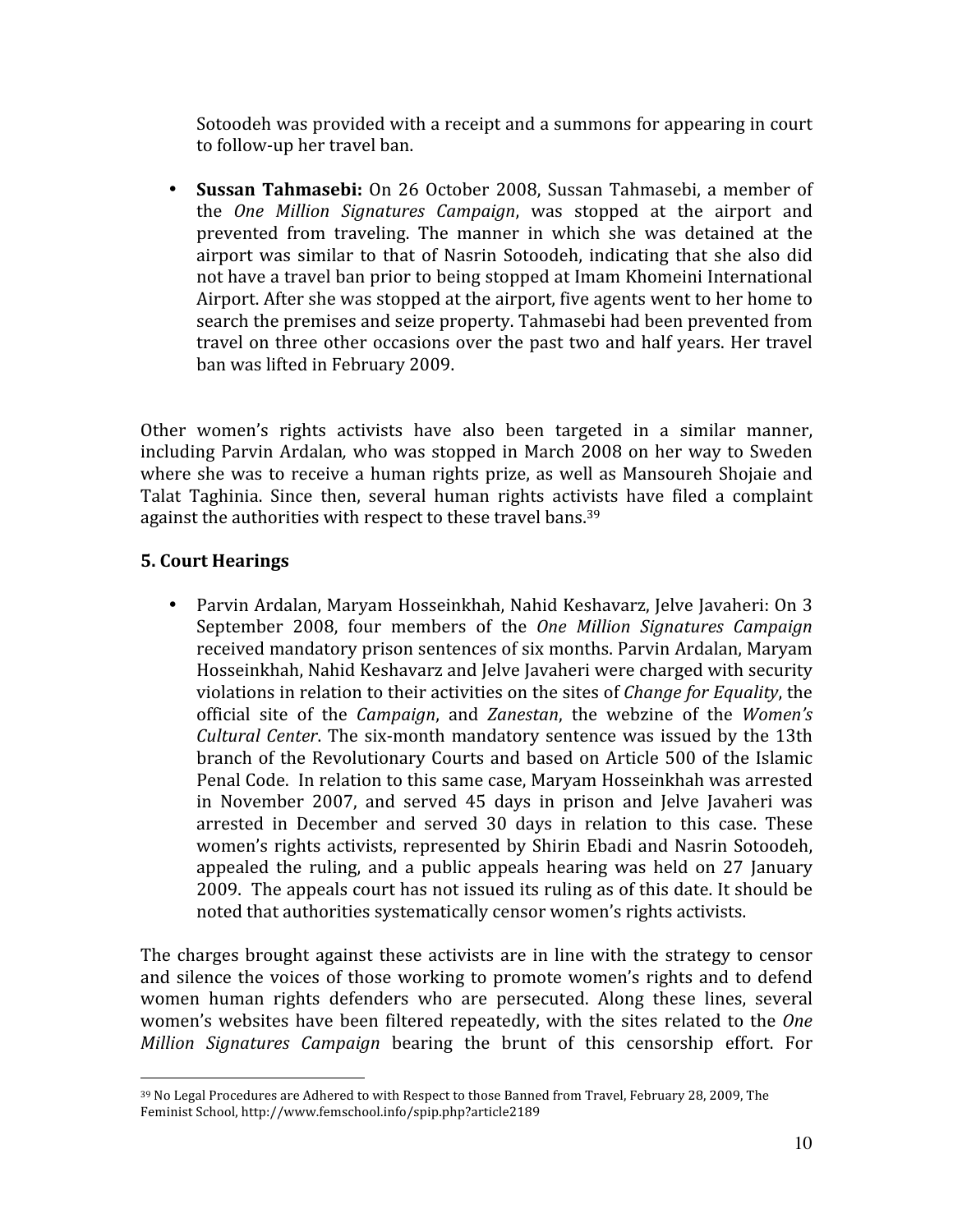example, the site of the *Campaign*, *Change for Equality*, has been filtered 19 times<sup>40</sup> and the site of the Feminist School has been filtered 8 times. On 25 November 2008, in a mass censorship effort, 27 websites and weblogs based both inside and outside Iran reporting on women's issues were filtered by authorities, including the site of Change for Equality, the sites of the *Campaign* in Hamedan, Azarbaijan, Zahedan, Shiraz, Mashad, Zabol, Amol, Ilam, Kermanshah, Rasht, Arak, and Karaj, California, Kuwait, Germany, Cyprus, Sweden, the Feminist School, the site of the *Women's Solidarity Network*, the weblog of the men's committee of the *Campaign*, the weblog of the working group on equal inheritance, the photoblog of the *Campaign*, and weblogs addressing women's issues, such as *Parandeh Kharzar, Zananeha*, *Havva*, and *Free Keyboard* were blocked through this mass effort at censorship.41 Also, the sites of Focus on Iranian Women and Women's Field have been filtered on several occasions in the past.

#### **IV. Freedom of Assembly Curtailed**

• **Nine Women's Rights Activists Arrested on Day of Solidarity of Iranian Women:** On 12 June 2008, nine women's rights activists who had intended to convene a seminar in honor of the anniversary of the national day of solidarity of Iranian women (22nd of Khordaad, June 12), were arrested after security officials and police prevented the seminar from taking place. These women's rights activists include: Nahid Mirhaj, Aida Saadat, Nafiseh Azad, Nasrin Sotoodeh, Jelve Javaheri, Jila Baniyagoub, Sarah Loghmani, Farideh Ghaeb and Alieh Motalebzadeh. The women were transferred to Vozara Detention Center and were processed and released within a few hours after their arrest.42 Since then all of these women's rights activists have been charged by the Revolutionary Courts with disrupting public order and freed on bails ranging from personal guarantees to third party guarantees in the amount of 500,000 Rials (roughly \$50,000). According to a statement issued by the coordinating committee of the seminar, "Officials have systematically denied women's rights activists permits to hold peaceful public demonstrations and protests. Even small protests by women's rights activists have been violently attacked by security forces and police. Additionally, women's rights activists have been systematically denied the right to convene meetings and seminars. Meetings in their private homes too have been broken up. It is unfortunate that security forces fear the convening of simple meetings with limited participants of about 100‐150 people to such a degree."**<sup>43</sup>**

<sup>&</sup>lt;sup>40</sup> Site of Campaign Blocked for  $19<sup>th</sup>$  Time, January 9, 2009, Change for Equality, http://www.campaignforequality.info/english/spip.php?article439

 $41$  Defense of Women's Rights Not allowed, November 25, 2008, Change for Equality;

http://www.campaignforequality.info/english/spip.php?article399

<sup>&</sup>lt;sup>42</sup> Charges Brought Against Four Women's Rights Activists Two Months After their Arrest, August 23, 2008, UK

Iranians, http://www.iranianuk.com/article.php?id=31070<br><sup>43</sup> Statement issued by the Coordinating Committee of the Seminar of Women's Day of Solidarity, distributed via email. Also see: http://www.campaignforequality.info/english/spip.php?article291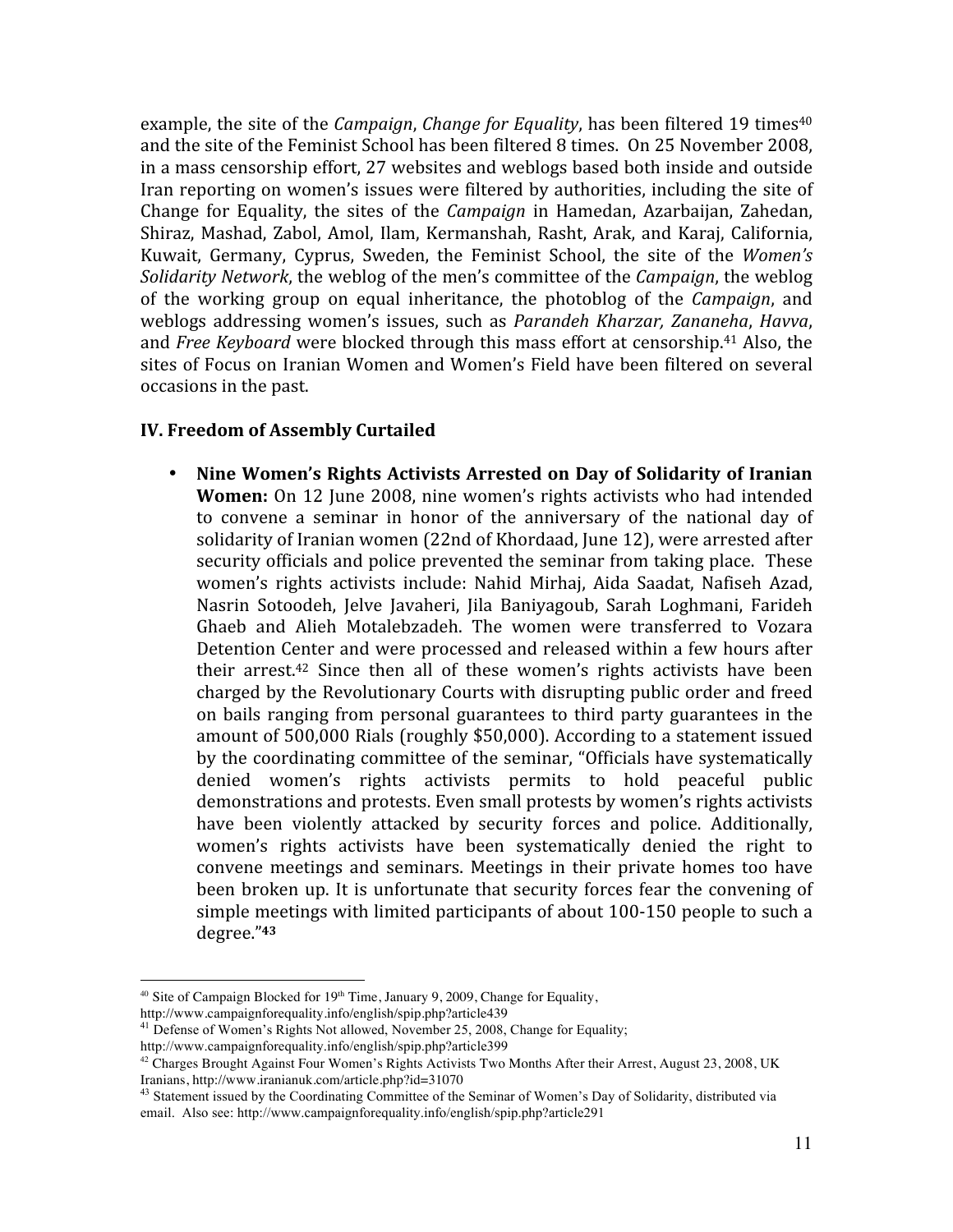• **Twelve Women's Rights Activists detained for Assembling:** On 26 March 2009, twelve women's rights activists were detained on Sohrevardi Avenue in Tehran while meeting to visit families of imprisoned social and political activists. Those arrested were: Delaram Ali, Khadijeh Moghadam, Leila Nazari, Farkhondeh Ehtesabian, Mahboubeh Karami, Bahara Behravan, Ali Abdi, Amir Rashidi, Mohammad Shoorab, Arash Nasiri Eghbali, Soraya Yousefi and Shahla Forouzanfar. The group was taken to Niloofar Police Station whereupon some were transferred to Galoobandak Police Station. All were later transferred to Evin Prison.

The activists were charged with "disruption of public opinion" and "disruption of public order." Bail for each member of the group was 50 million tomans (approximately \$50,000). The bail orders required a third party guarantee from a government employee making it more difficult to pay. Ten of detainees were releasedon 29 March 2009. Mahboubeh Karami was released on bail on 7 April 2009 and Khadijeh Moghadam was released on bail on 8 April.

All of the detainees are subject to further prosecution based on charges of "disruption of public opinion" and "disruption of public order."

## **V. Stringent Control of Women Human Rights Defenders by the Courts and Intelligence Ministry**

The prosecution of women human rights defenders by the courts often results in stringent restrictions. In the cases of many activists, requirements of their sentences make it difficult to freely move around. The *Change for Equality* website reported on the case of a women human rights defender, Zeinab Peyghambarzadeh, on 3 November 2008:

"the 21st Branch of the appeals court has upheld the sentence issued in the case of Zeinab Peyghambarzadeh who was arrested in front of the Revolutionary Courts on 4 March 2007 during a peaceful protest in support of women's rights activists on trial, during which 32 other women's rights activists were also arrested. The appeals sentence has issued a sentence of one year suspended sentence for the period of three years in the case of Zeinab. During these three years, Zeynab is required to report to the office of Intelligence Ministry every 4 months. If Zeinab is found guilty of another crime during these three years, her prison sentence of one year will be implemented."44

What is unusual and of concern in this case is the severe level of control the courts have imposed in requiring Peyghambarzadeh to report to the intelligence ministry

-

<sup>44</sup> Zeinab Peyghambarzadeh Found Guilty in Appeals Court, November 3, 2008, Change for Equality, http://www.campaignforequality.info/english/spip.php?article386